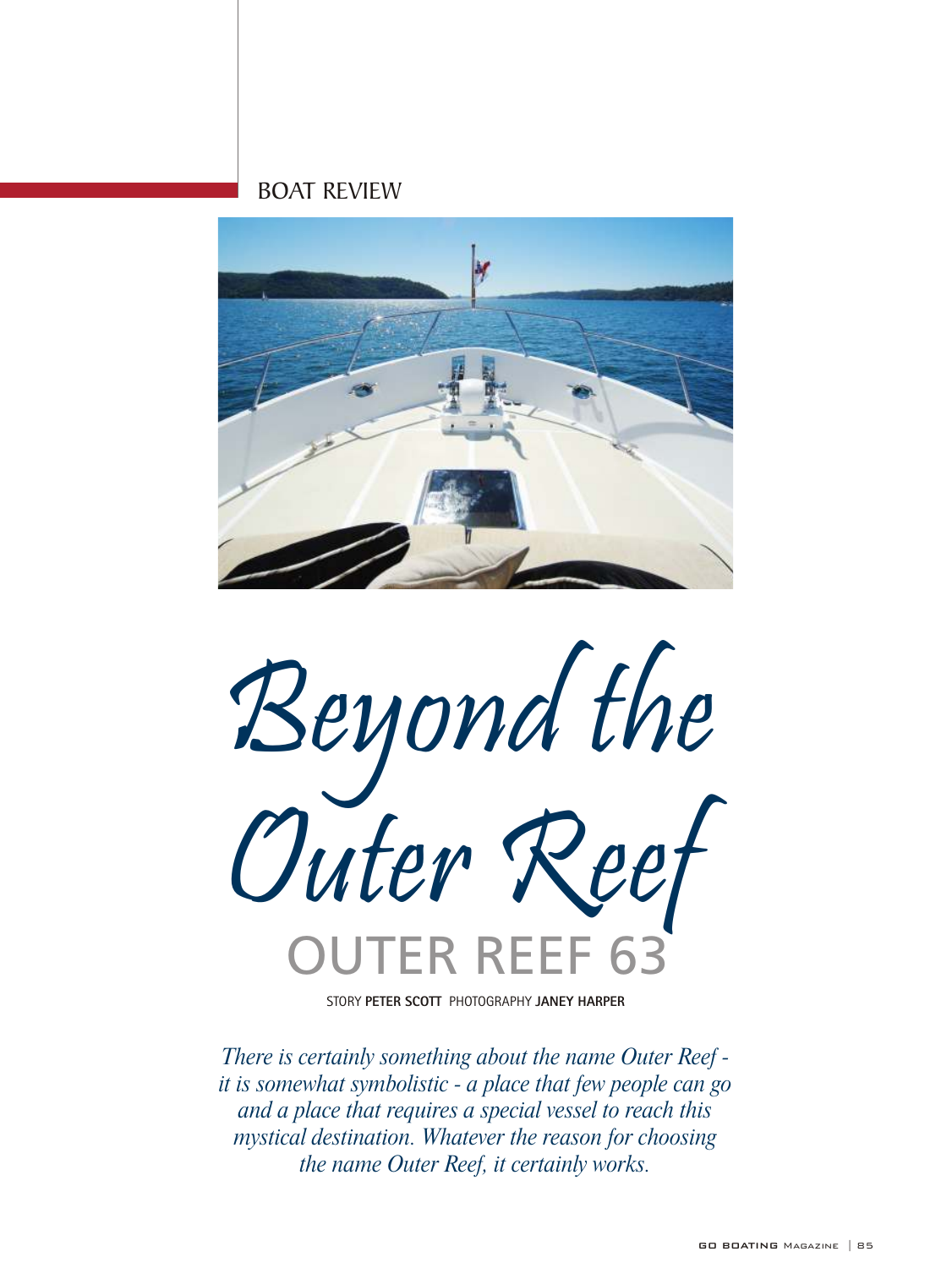T eruising and I was curious to see how the morning sun despite the fact that she had were entered the not long been offloaded in Newcastle for the fairway. Outer Reef compared to other big name<br>
players such as Marlow, Grand Banks, Selene<br>
trip south to Pittwater.

Ø.

he name and reputation had It was a picture postcard day as we left the and I thought, well, we are going to have preceded our boarding the first and dock - just a gentle breeze fluttered the some fun getting out of here. How wrong I Outer Reef 63 imported into sales flags around the marina. The Outer was - as the lines were cast free, the remote<br>In these majestic traditional styled Reef 63 was immaculately presented - her controlled American bow and s Australia. These majestic, traditional styled https://was immaculately presented - her https://was. These majestic, traditional styled https://was.immaculately presented - her https://wastralia. These majestic, traditional trawler hull cruisers have a well earned gleaming stainless brightwork and brilliant gently eased us away from the pontoon<br>the pontoonly required that we are a white planked hull sparkled in the mid before the twin C9 503h international reputation for long range and white planked hull sparkled in the mid before the twin C9 503hp Caterpillar diesels international reputation for long range and morning sun despite the fact that she had a were e

We'd boarded by the moulded teak swim and the like. She was moored in a close-quartered berth platform and the extended lower aft deck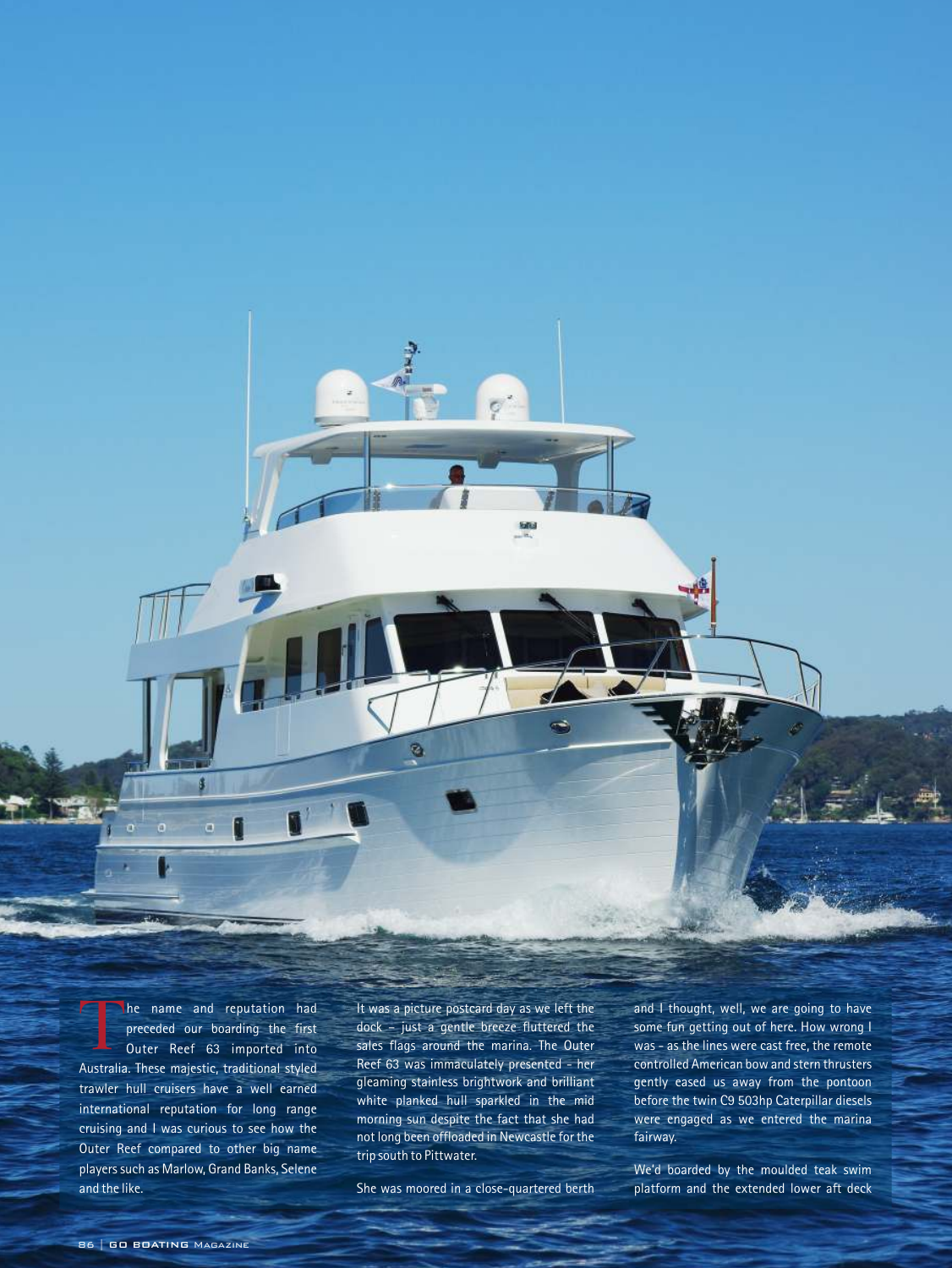

entry. My first impression was that this was mystical destination. Whatever the reason ventilation to an already vented engine a sturdy, well built small ship but I pondered for choosing the name Outer Reef, it room. There is a forward watertight hatch the wisdom of the aft lower deck, other than certainly works. which leads to an alcove and entry to the to give this long range cruiser additional<br>waterline. The Outer Reef 63 is cast from the 0nce aboard this long range cruiser, be master cabin. waterline. The Outer Reef 63 is cast from the Once aboard this long range cruiser, be<br>same hull as their 58 footer exact from the prepared to be impressed by the build quality

its 58 and 63 range, another hull for its 65 chargers as well as a fuel tank. A watertight economies of scale throughout the range. walk around decks. The bow has a fabric

same hull as their 58 footer. **Exercy constant of the impressed by the build quality** Back on deck, the cockpit is fully covered by same hull as their 58 footer.<br>and exceptional standard of fitout. The lower the flybridge Let me digress for a moment. Outer Reef cockpit provides access to a spacious and rectangular table provide a comfortable motor yachts range from 58 to 115 feet in lazarette as well as the engine room and outdoor relaxation area. Wing doors seal off length and some clever hull design work plant room. The plant room houses air the weather decks and provide protection allows the company to use the same hull for conditioners, pumps, batteries, inverters and from the wind and spray. series which ranges from 60 - 70 feet, yet door with inspection porthole leads to the Going forward around the decks is assisted another hull design for its 73 - 86 range engine room. Rubber safety flooring with lift by wide semi-covered decks coated with non while the 105 and 115 foot cruisers are cast out panels has been installed in the slip decking. Gates off the weather decks from another hull. There are some sound companionway between the two Caterpillar allow boarding options while a traditional building principles for this which allows for engines. The engines of the engine of the portuguese deck separates the bow from the

Two Northern Lights gensets are situated in lounge and an open flat deck. So back to the Outer Reef 63. There is the aft section of the engine room and the certainly something about the name Outer room is protected by a Fireboy suppression Particularly impressive was the anchoring Reef - it is somewhat symbolistic - a place system. The engine room offers full head system. It has an extremely heavy duty dual that few people can go and a place that height and a touch of clever design has anchor setup - one a 75lb stainless steel

using the starboard transom door to gain requires a special vessel to reach this allowed for portholes to provide additional

the flybridge overhang and a transom lounge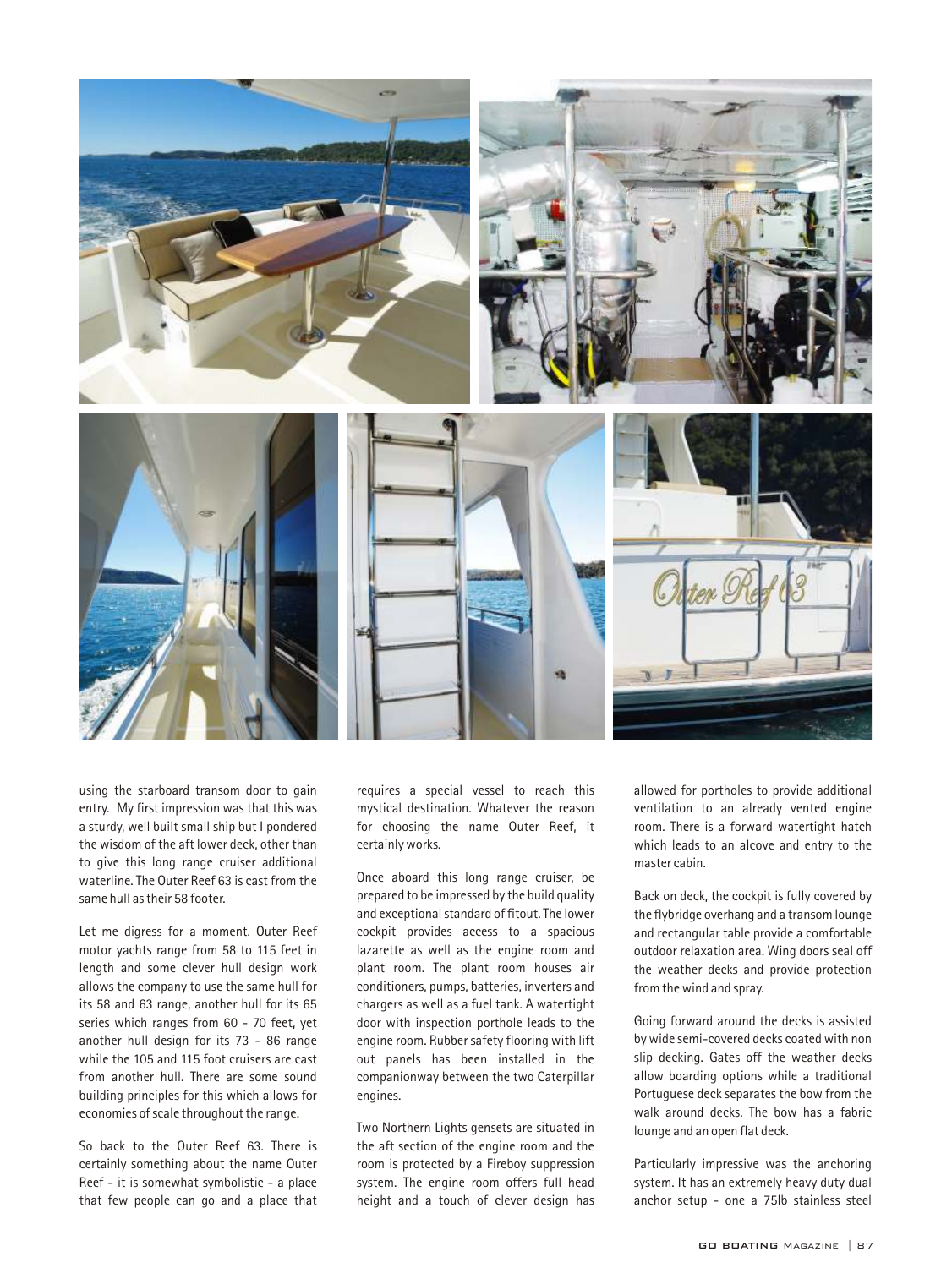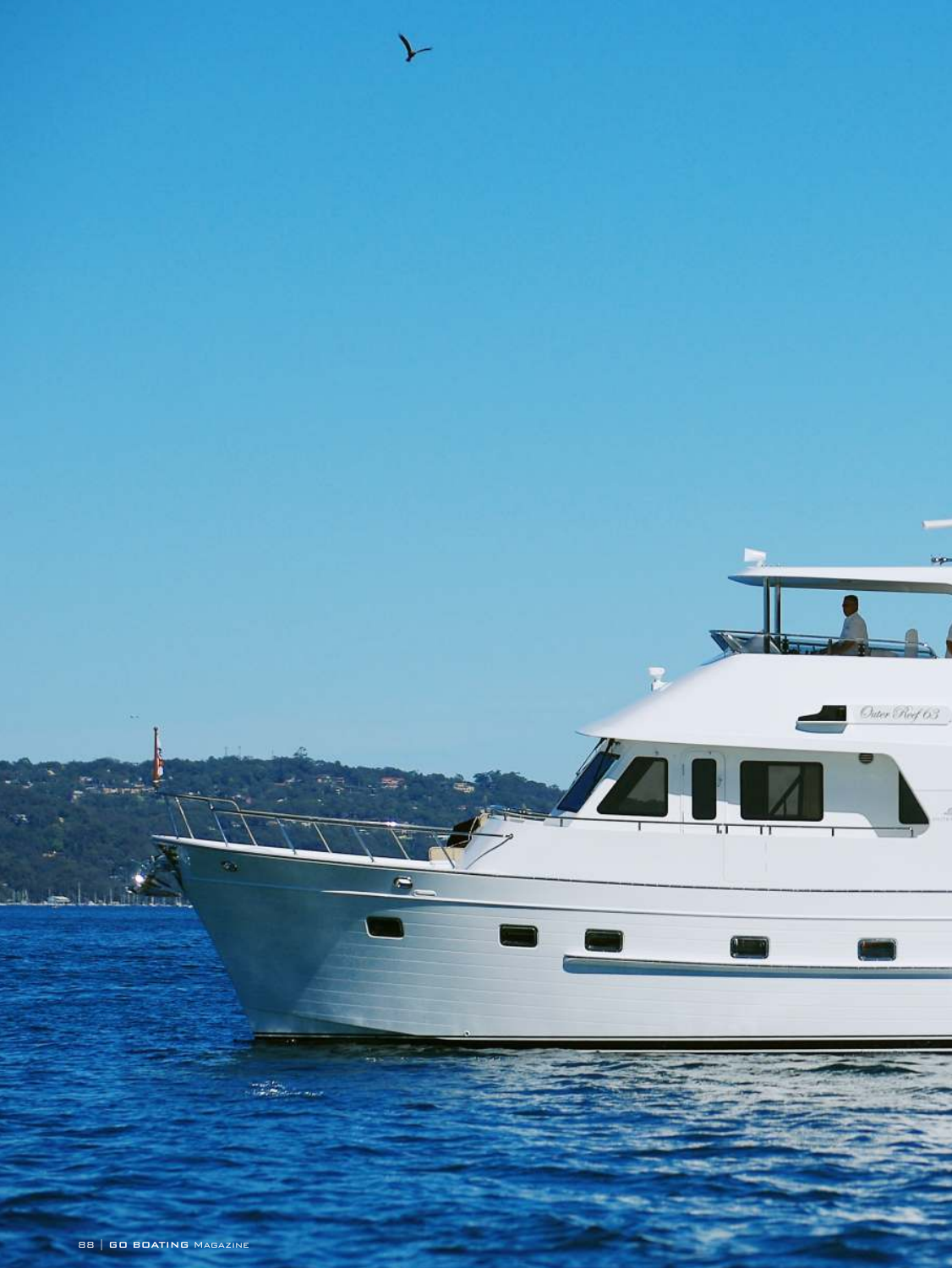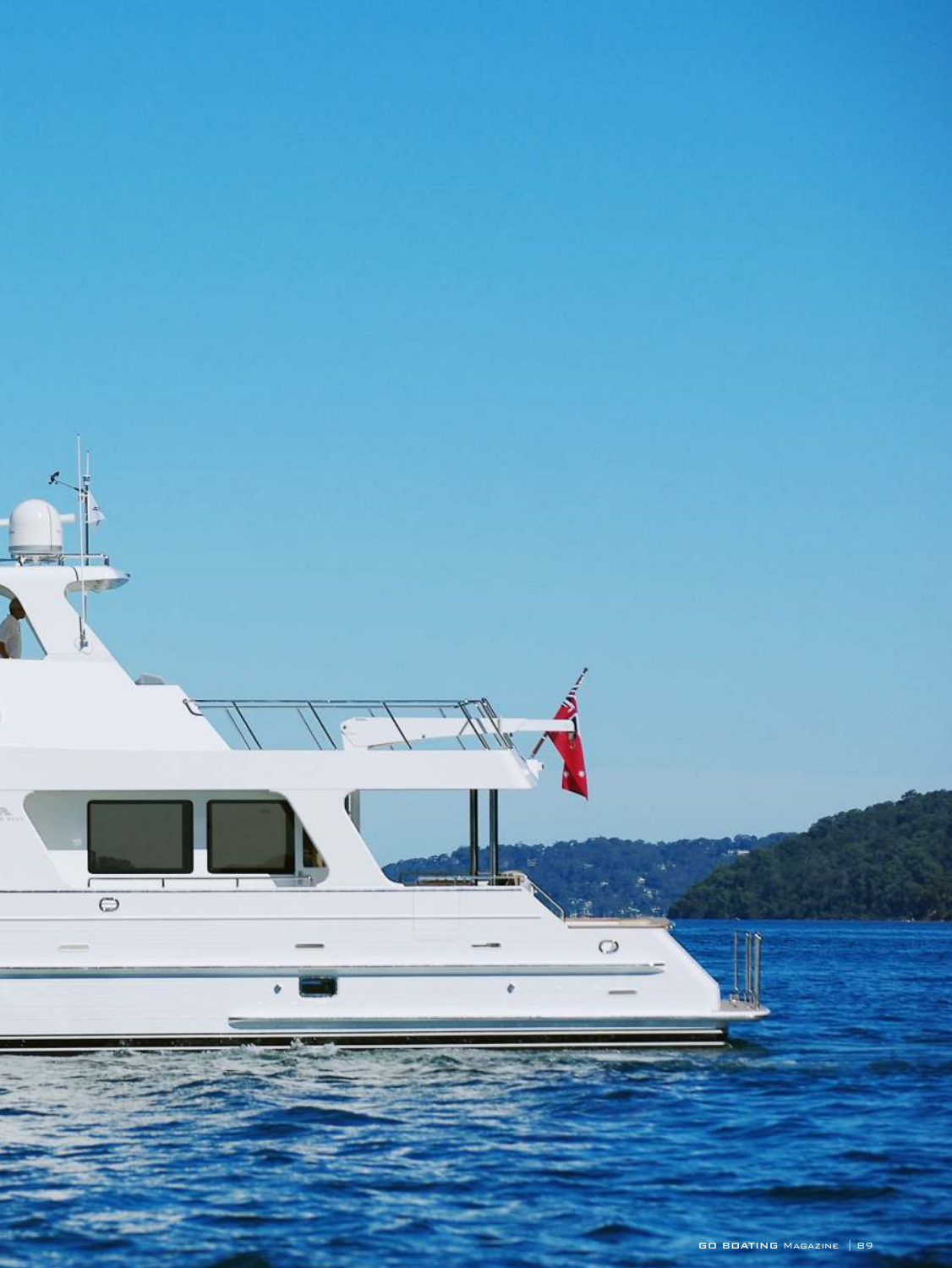

anchor and the other, a heavier 110lb plough. area while an overhead timber grab rail Fully forward is the pilothouse complete Both anchors are equipped with more further emphasises the true purpose of this with watch bunk to port and a moulded table than100 metres of chain and both systems cruiser. Enhancements include timber with an inlaid compass. A comfortable Stidd are powered by a twin gypsy Maxwell 3500 eeiling frames, a Bose surround sound pedestal armchair takes centre line position vinch with deck level controls. Add two deep system and large flatscreen plasma winch with deck level controls. Add two deep in system and large flatscreen plasma in front of a stylish timber cruising wheel system and large flatscreen plasma in front of a stylish timber cruising wheel in the Outer Ree lockers and fresh and salt water washdown - complete with the Outer Scheinets.<br>
this is a very good system which gives enormous security when anchoring. The galley is up a level. Teak and holly pilothouse can be rigged for red running<br>Another impressive point is the stylish flooring has been used here as well as in the with overhead night Another impressive point is the stylish flooring has been used here as well as in the with overhead night lights. Pantograph stainless steel bow quard.

double doors with moulded timber frames.<br>
The interior furnishings are teak however dispenser, stainless steel microwave and flybridge.<br>
mehogeny monic and onlockers with a series oven as well as a four ring induction hot mahogany, maple and oak are available. Soft well as well as a four-<br>cream carnet has been laid on the saloon and exhaust. exam carpet has been laid on the saloon and plate and exhaust.<br>
Floor and the use of free standing furniture all controls and instruments necessary to floor and the use of free standing furniture<br>and fixed lawnese smallesize the stability. To aid in food preparation, there is a large

and fixed lounges emphasise the stability and in tood preparation, there is a large and operate this long distance cruiser including fixed lounges emphasise the stability of the stability stainless steel sink with cutting and capability of this small ship. This is tainless steel sink with cutting board cover and stern thrusters, Caterpillar LED<br>and extendable faucet. A pull out pantry, the maine diagnostic screens. Trac stabiliser Traditional touches such as pull-down blinds overhead cabinets, concealed rubbish bin controller (the Outer Reef 63 is fitted with a and wall mounted lamps give a warm and copious drawers and cupboards provide Trac fin stabiliser system with adds to the traditional ambience to the internal living all the storage options needed on a cruise. vessel's stability), RayMarine twin E120

is plenty of bench space for charts and the stainless steel bow guard. <br>pilothouse bilothouse. The galley is beautifully alloors on either side of the pilothouse<br>provide exit points to the weather decks provide exit points to the weather decks appointed with granite benchtops and an LG The saloon, galley and pilothouse occupy the<br>
main upper deck. The saloon entry is through<br>
double doors with moulded timber frames.<br>
double doors with moulded timber frames.<br>
dishwasher, two door fridge/freezer with ice<br>

engine diagnostic screens, Trac stabiliser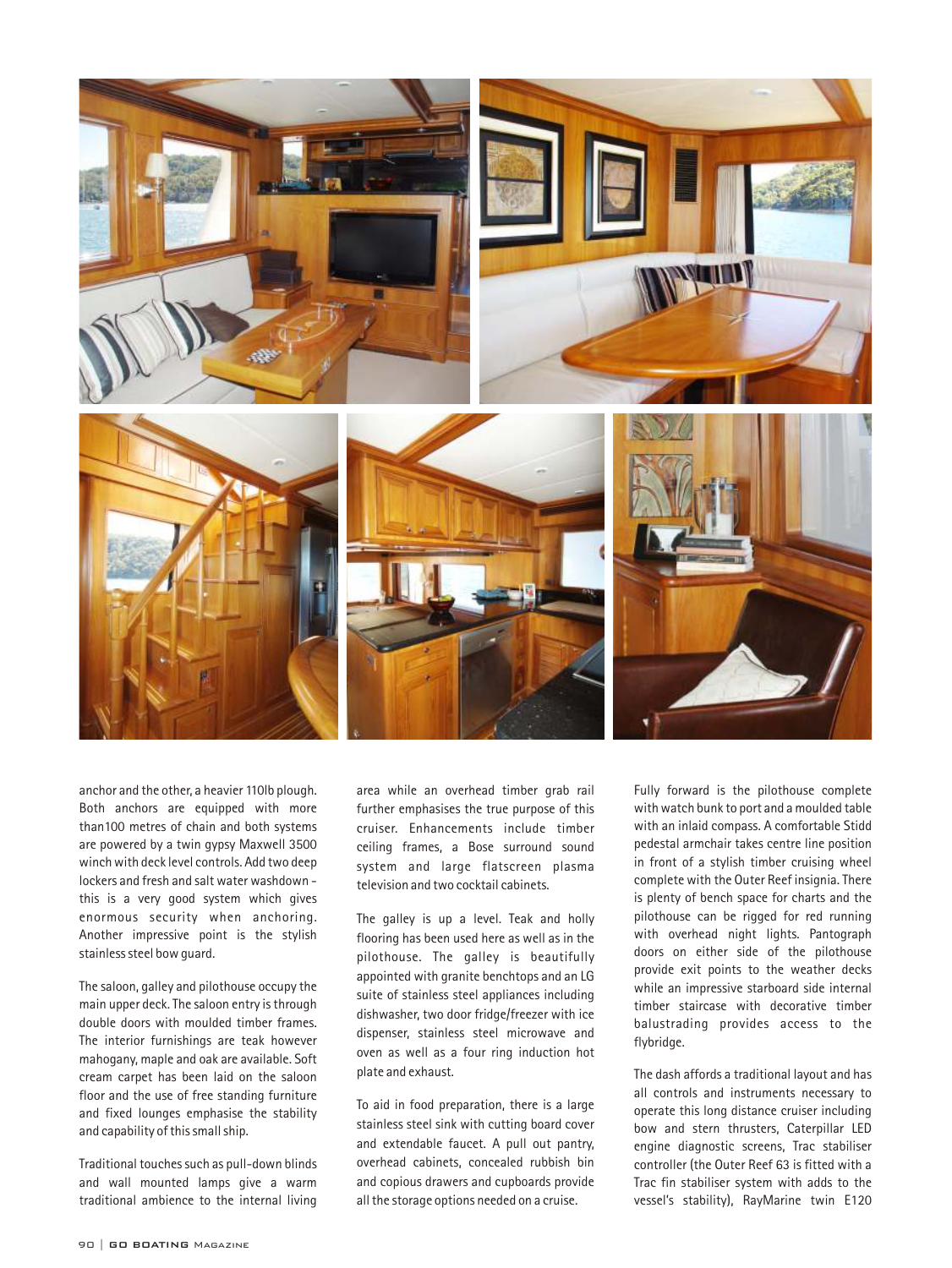chartplotters, tri-data instruments, auto A small ante room opens to the master cabin plasma housed in a moulded frame on the pilot and interfaced 48 nautical mile open - a full beam aft suite with a king size bed set ensuite bulkhead. The ensuite is particularly scan radar. In addition, there is an autopilot, athwartships from the portside. Oriental impressive. The interior designers have used FireBoy system over-ride, tank watch, styled sliding blinds conceal the cabin marble as the vanity benchtop while the Ritchie compass and a high water alarm LED portholes while a semi-circular ceiling tray large shower stall has a seamless glass door.

accommodation deck. The timber stairwell There are bedside tables with useful storage, mirror doors complete an otherwise opens to an internal foyer where an LG a starboard side walk-in wardrobe and impressive fitout opens to an internal foyer where an LG a starboard side walk-in wardrobe and impressive fitout.<br>washer and separate dryer are concealed in ensuite. There is a second walk-in wardrobe washer and separate dryer are concealed in ensuite. There is a second walk-in wardrobe<br>the companionway cupboards. A useful situated in the aft bulkhead and a door sized linen cupboard has been positioned on opens to an alcove which leads to the engine port cabin with twin upper and lower bunks<br>the opposite side of the internal foyer. There are conjous shelves and drawers complete wi the opposite side of the internal foyer. complement reading points and drawers<br>Carpet has been used throughout the complete are copious shelves and drawers Carpet has been used throughout the book storage and large storage locker. Twin Carpet has been used throughout the in the aft cabin bulkhead.<br>In the accommodation deck to add warmth and contrast with the dark stained bulkheads Enhancements include downlighting, flush ventilation. Opposite is the main bathroom and joinery works. The same section of the mounted speakers and an NEC flatscreen with a two way entry from the

monitor above the helm. with concealed snake lighting adds to the The shower has a tiled floor with decorative

situated in the aft bulkhead and a door Going forward from the stairwell, there is a

cabin's appeal. frieze while the ensuite flooring is teak and A curved stairwell to port leads to the<br>accommodation deck. The timber stairwell There are bedside tables with useful storage mirror doors complete an otherwise

portholes provide plenty of natural

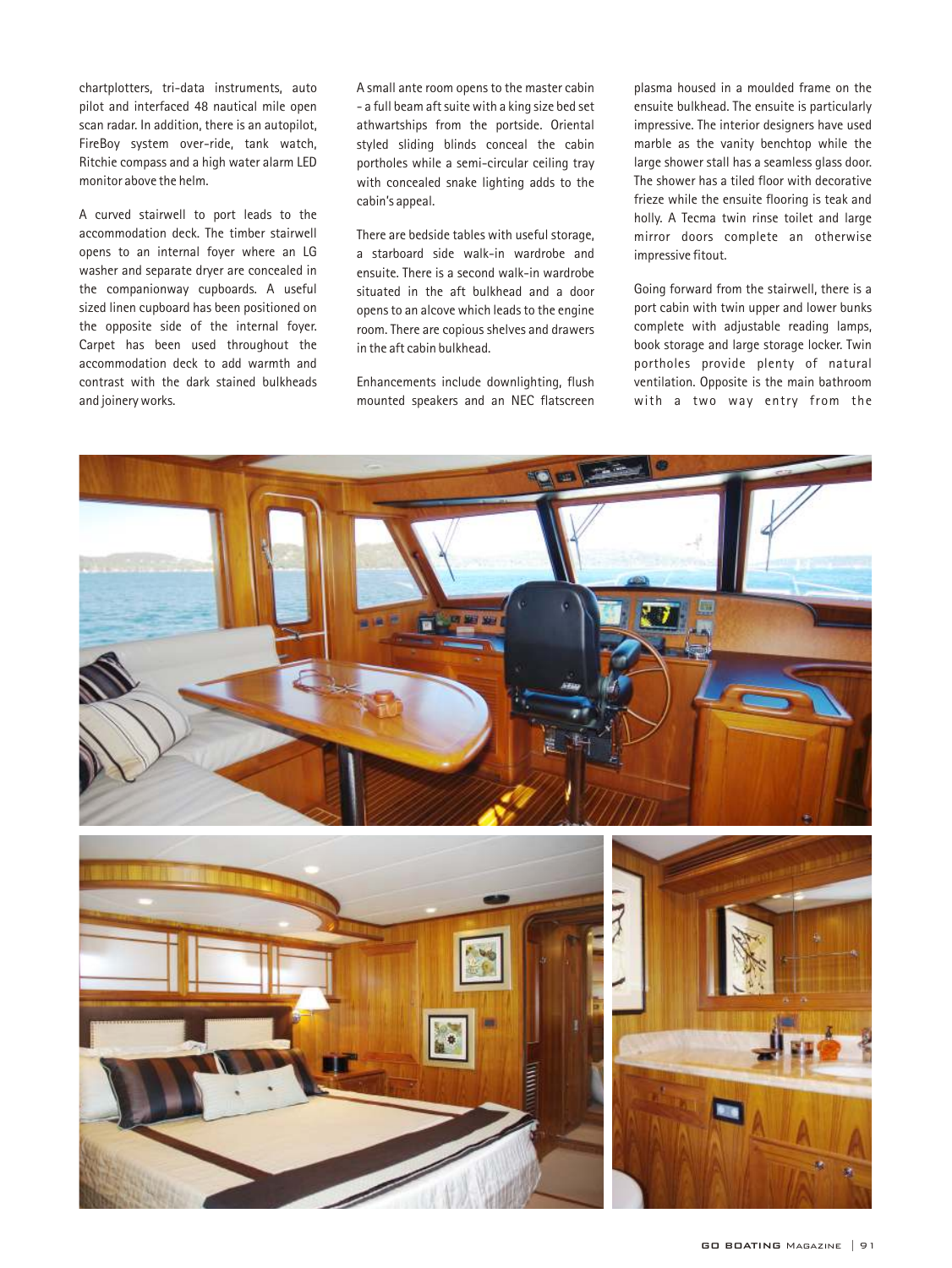

bed base. There are two hanging wardrobes, entertaining rather than a token decorative<br>entertainment system and overhead hatch. The cabin reatures superbly crafted joinery four fuel tanks with decorative curves and timber frames.

While the pilothouse is indeed the command<br>
entre of the ship, on beautiful cruising days,<br>
the upper deck accommodates the helm, a centre of the ship, on beautiful cruising days,<br>
entreline command position, again with a

hardtop with raked targa supports and

companionway and the forward guest cabin. radar and twin TracVision domes for satellite There are lots of examples of build quality on It is almost identical in fitout to the master communication. The bridge deck is spread this Taiwanese built long distance cruiser. ensuite with teak and holly flooring, marble over two levels - the aft deck verandah Teak grates have been used in all lockers to vanity, separate shower and toilet. houses a tender and 1200lb davit crane as ensure condensation and moisture don't well as a built-in stainless steel barbeque spoil the contents. All decks are self The forward guest cabin features an island<br>queen bed with side steps and storage in the the time and improceive unit, is meant for true to coating. There is an extensive range of queen bed with side steps and storage in the coating in impressive unit, is meant for true coating. There is an extensive range of an impressive unit, is meant for true coating. There is an extensive range of bed base. The entertainment system and overhead hatch.<br>The cabin features superbly crafted joinery<br>
an he illuminated at night by twin four fuel tanks with transfer system, AGM

entreline command position, again with a<br>the skipper and guests will naturally<br>gravitate to the flybridge. There are two<br>gravitate to the flybridge. There are two<br>instrumentation and electronics have been<br>access points fro access points - from the pilothouse and also instrumentation and electronics have been are cored with closed-cell foam and then included in a comprehensive dash layout a step ladder from the aft cockpit with a comprehensive dash layout a hand laid with fibreglass. The hull has a including a single Raymarine E120 protection hatch over both access points.<br>chartplotter. Aft of the helm and to protected keel and Outer Reef offer a five<br>chartplotter. Aft of the helm and to chartplotter. Aft of the helm and to year warranty on their hulls which speaks starboard is a utility cabinet complete with volumes for their huild quality. The flybridge is protected by a moulded starboard is a utility cabinet complete with volumes for their build quality.<br>hardtop with raked targa supports and stainless steel sink, U Line fridge freezer and stainless steel columns. The targa supports a ice maker while to port there is an L shaped At the wheel of this well credentialed cruiser, host of instrumentation including open scan lounge and moulded table. The morid is your oyster and anywhere

with decorative curves and times. Batteries (although not standard) and air spotlights moulded into the hardtop. conditioning with separate climate control